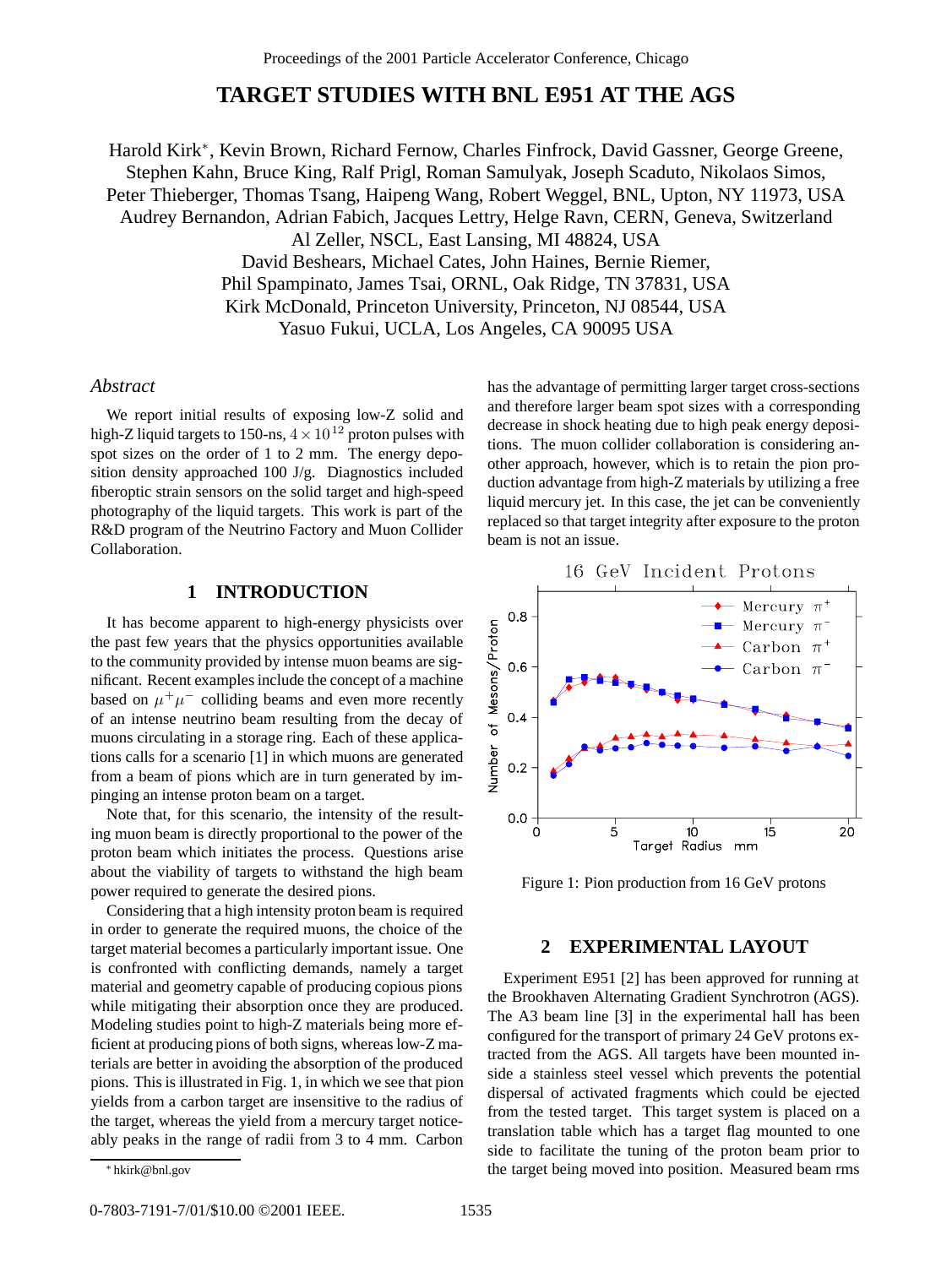spot sizes typically were on the order of  $\sigma_{\tau} = 1.6$  mm and  $\sigma_y = 0.9$  mm. Beam intensities were monitored by a series of beam transformers extending from the AGS extraction point to immediately preceding the target table. Intensities were adjustable from 0.5 to  $4.0 \times 10^{12}$  protons/pulse with full bunch beam lengths typically 150 ns.

The dispersal of the mercury was recorded with the use of two independent camera systems: 1) an Olympus Industrial, Encore PCI 8000S camera system capable of recording at a rate of 4 kHz with shutter settings for each frame set to 25  $\mu$ s; and 2) an SMD 64K1M camera capable of taking 16 frames at speeds of up to 1 MHz. The exposure time for the latter camera is 150 ns per frame.

Strain measurements were based on miniaturized Fabry-Perot interferometers provided by Fiso Technologies. Signals from the interferometers were then processed through a Veloce multi-channel system.

# **3 CARBON TARGETS**

Two forms of solid carbon rods were exposed to the primary proton beam: 1) two ATJ carbon rods each 30 cm long by 16 mm diameter; and 2) two 12 cm long by 16 mm diameter rods made from an anisotropic carbon-carbon composite. The carbon composite is particularly interesting because its elastic modulus is unusually high while its coefficient of thermal expansion is nearly zero over a large temperature range. See Table 1 for the relevant properties. In Fig. 2, results of two strain measurements for both materials are shown. From the ATJ strain waveform we see clear evidence of a 100 kHz signal superimposed on a 4.5 kHz signal which has an initial peak-to-peak amplitude of 30 µstrains. Also clearly seen, before the arrival of the proton pulse, is the background noise level of the strain gauge which is  $\sigma_{rms}$  = 0.7  $\mu$ strains. The 4.5 kHz signal corresponds well to the expected longitudinal propagation of reflected pressure waves. The 100 kHz signal is appropriate for radial reflections. For the carbon-carbon composite we observe a 34 kHz signal but with a much lower amplitude. This signal's initial peak-to-peak level is  $3 \mu$ strains while the background noise level for this strain gauge is  $\sigma_{rms}$ =  $0.3 \mu$ strains.

Table 1: Properties of carbon targets

|                                     | ATI                 | Carbon-Carbon<br>Composite |           |
|-------------------------------------|---------------------|----------------------------|-----------|
|                                     |                     |                            | (U,V)     |
| Elastic Modulus, GPa                | 96                  | 117                        | 48        |
| Exp. coefficient, $1$ / $\degree$ C | $2.46\times10^{-6}$ | $\sim$ ()                  | $\sim$ () |



Figure 2: Strain gauge data from carbon targets: a)  $3 \times 10^{12}$ proton beam on ATJ carbon; b)  $2 \times 10^{12}$  proton beam on carbon-carbon composite

#### **4 MERCURY TARGETS**

Two separate mercury targets were exposed to the AGS proton beam. An initial test was made with a passive system in which a small well loaded with  $1.9 \text{ cm}^3$  of mercury was placed into a container in which the dispersed mercury droplets could be collected and channeled back into the well. Five shots were delivered and the mercury dispersion recorded. The beam intensity for these shots varied from 0.65 to 4  $\times$ 10<sup>12</sup>. In Fig. 3 we see three frames taken with the SMD 16K1M camera. The initial velocity of the ejected mercury was 70 m/s, however, this velocity was reduced to 40 m/s by the time the cloud of mercury has traveled 4 cm. This effect could be due to the presence of 1 atmosphere of air inside the chamber.

The mercury jet (Fig. 4) was formed by supplying a pneumatic pressure of 26 psi which forced the mercury out of a 1 cm diameter nozzle inclined at 18.5◦. The resulting mercury stream travels 20 cm to its maximum height at which point the trajectory of the Hg jet overlaps with the proton beam for 19 cm. The average velocity of the jet was 2.5 m/s. The diameter of the jet at the interaction point fluctuated between 0.7 and 1.7 cm.

Dispersal of the mercury by energy deposition due to the